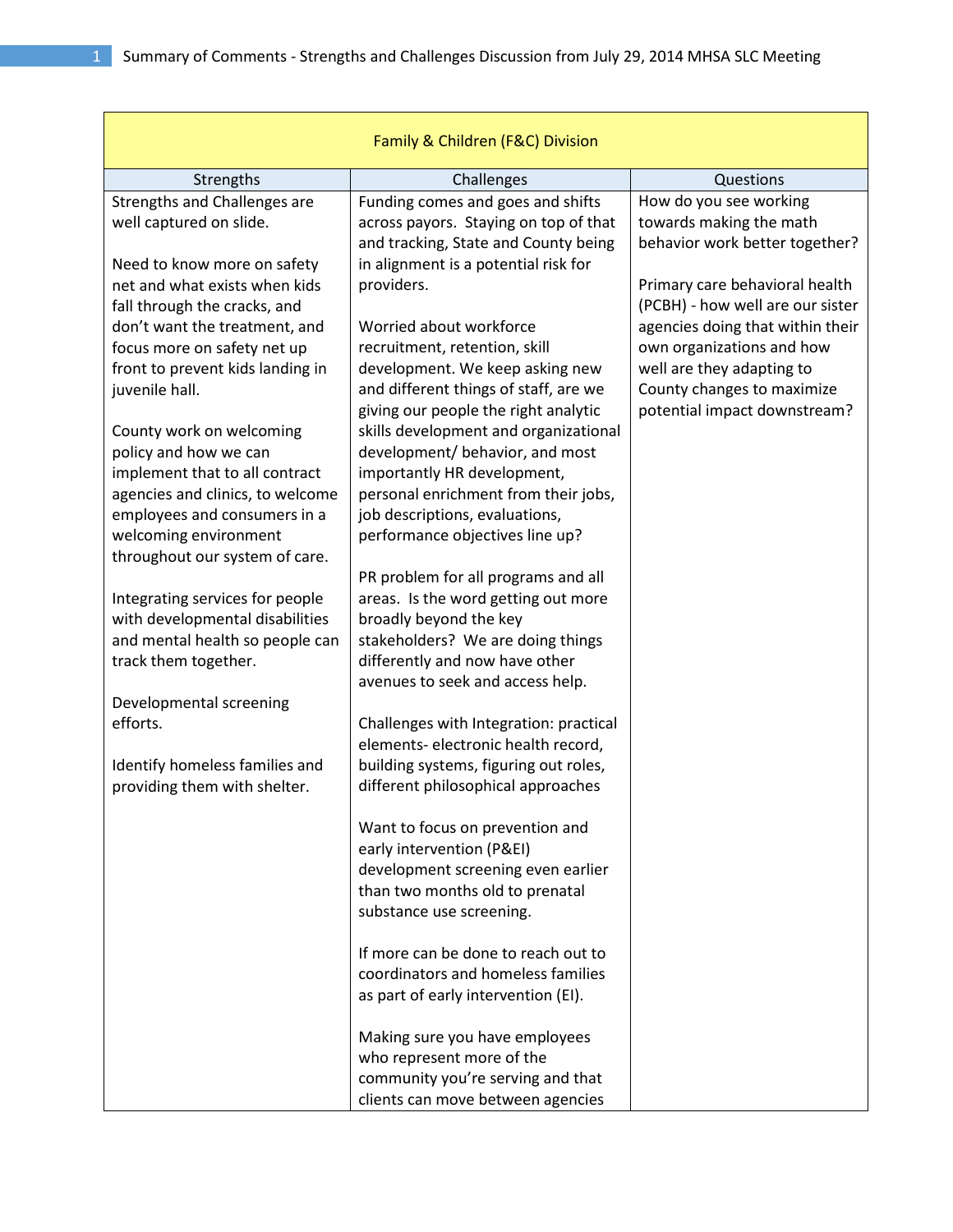| Family & Children (F&C) Division |                                                                                                                      |           |
|----------------------------------|----------------------------------------------------------------------------------------------------------------------|-----------|
| <b>Strengths</b>                 | Challenges                                                                                                           | Questions |
|                                  | to get the best service culturally<br>appropriate for them.                                                          |           |
|                                  | New Refugees: facing challenge of<br>outreaching to New Refugees with<br>information on where to access<br>services. |           |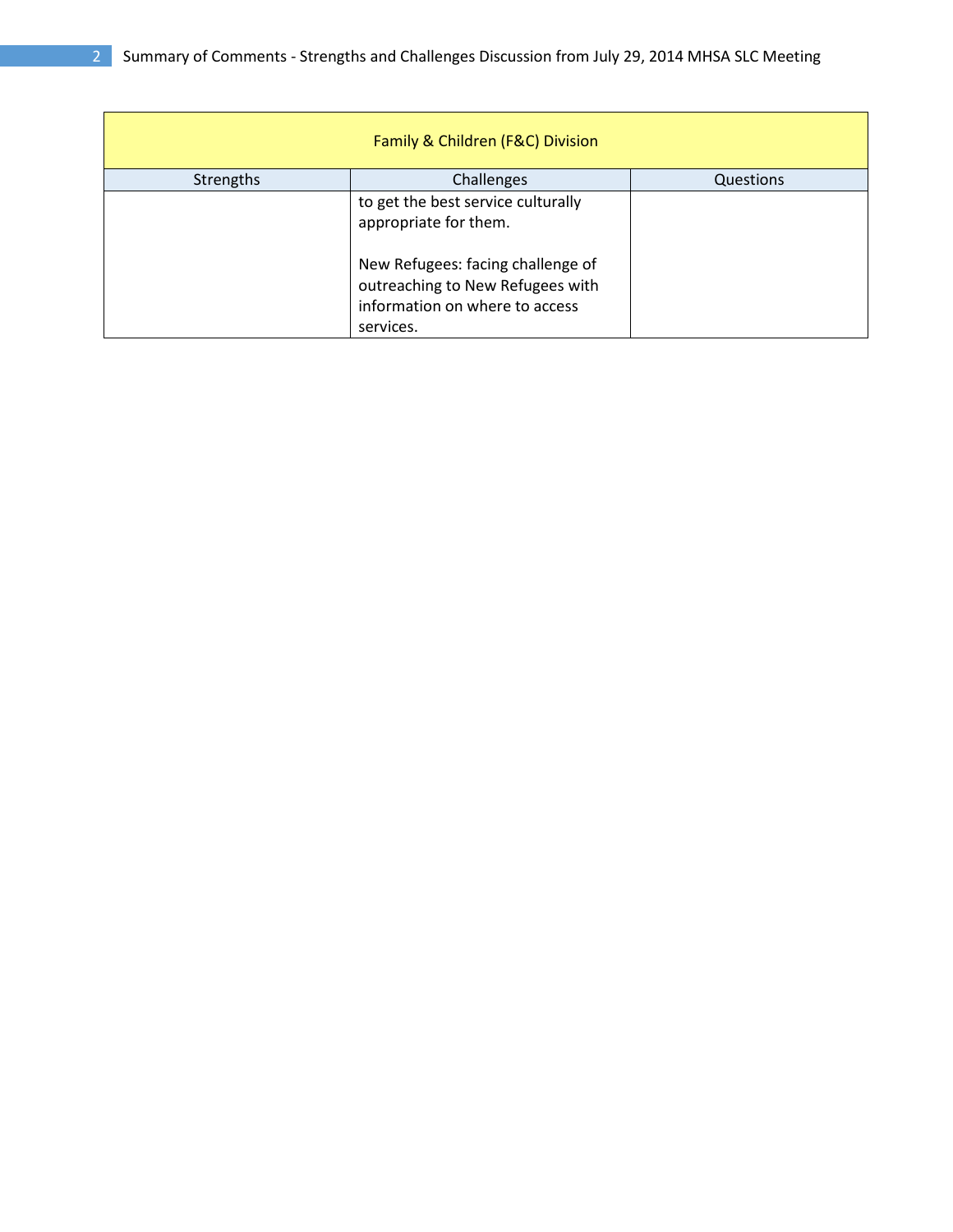| Adult and Older Adult (A/OA) Division |                                                                 |                                                         |
|---------------------------------------|-----------------------------------------------------------------|---------------------------------------------------------|
| <b>Successes</b>                      | Challenges                                                      | Questions                                               |
| Shout out to Multi-Agency             | Concern with Milestones of Recovery                             | Question: what extra stuff are                          |
| Program (MAP) and Re-entry            | Scale (MORS), people are labeled a                              | we doing to try to move them                            |
| Resource Center program. So           | number. How are we using the                                    | to a 6 or to feel better?                               |
| fantastic. In 25 years, have          | MORS to guide what extra stuff                                  | Response by Gabby Olivarez                              |
| never seen this kind of client-       | [services] are we doing to try to                               | (MHD): Our consumers need                               |
| based attention and services to       | move them to a six or to feel better?                           | more involvement with Peer                              |
| our clients' needs. They do such      |                                                                 | Mentors. They want to talk                              |
| a great job. I now just call over     | What are we doing to support family                             | about what gets them to a six.                          |
| there and they take care of my        | with adult clients to enable better                             | We have a struggle getting                              |
| recently released clients.            | support the whole support unit of<br>the family.                | more Peer Mentors. Other<br>identified challenge- using |
| The MHD now has experience to         |                                                                 | public transportation to get to                         |
| reach out to people.                  | Need to do more to get employment                               | clinic. Additional question-                            |
|                                       | and real challenge with low-income                              | what's the dosage of service?                           |
| The MHD is doing a positive           | housing which bottlenecks the                                   | Currently studying what people                          |
| effort to ID and work on what         | system from residential clinics.                                | are getting and what they need                          |
| can be worked on - thank you.         | Workforce is looking for affordable<br>housing as well          | to be getting to feel<br>comfortable to get a six?      |
| We have done a fabulous job of        |                                                                 |                                                         |
| getting certain people housed.        | Deep issues of doing it right and                               |                                                         |
|                                       | deep is hard and how to do it                                   |                                                         |
| Grateful for all great work in        | without rich resources.                                         |                                                         |
| both F&C and A/OA.                    |                                                                 |                                                         |
|                                       | How to effectively engaged people in                            |                                                         |
| ECCAC promotes outreach.              | the Jungle with severe mental illness<br>(SMI)?                 |                                                         |
|                                       | For both kids and adults-workforce                              |                                                         |
|                                       | issue- need more capacity and can't                             |                                                         |
|                                       | hire and retain enough people                                   |                                                         |
|                                       |                                                                 |                                                         |
|                                       | How to reach and address needs of                               |                                                         |
|                                       | the underserved ethnic<br>communities?                          |                                                         |
|                                       |                                                                 |                                                         |
|                                       | Need more in clinics to engage                                  |                                                         |
|                                       | patients, consumers, family members<br>to assist with recovery. |                                                         |
|                                       | Need to find budget to increase the                             |                                                         |
|                                       | hiring of more peer mentors                                     |                                                         |
|                                       | throughout our system.                                          |                                                         |
|                                       |                                                                 |                                                         |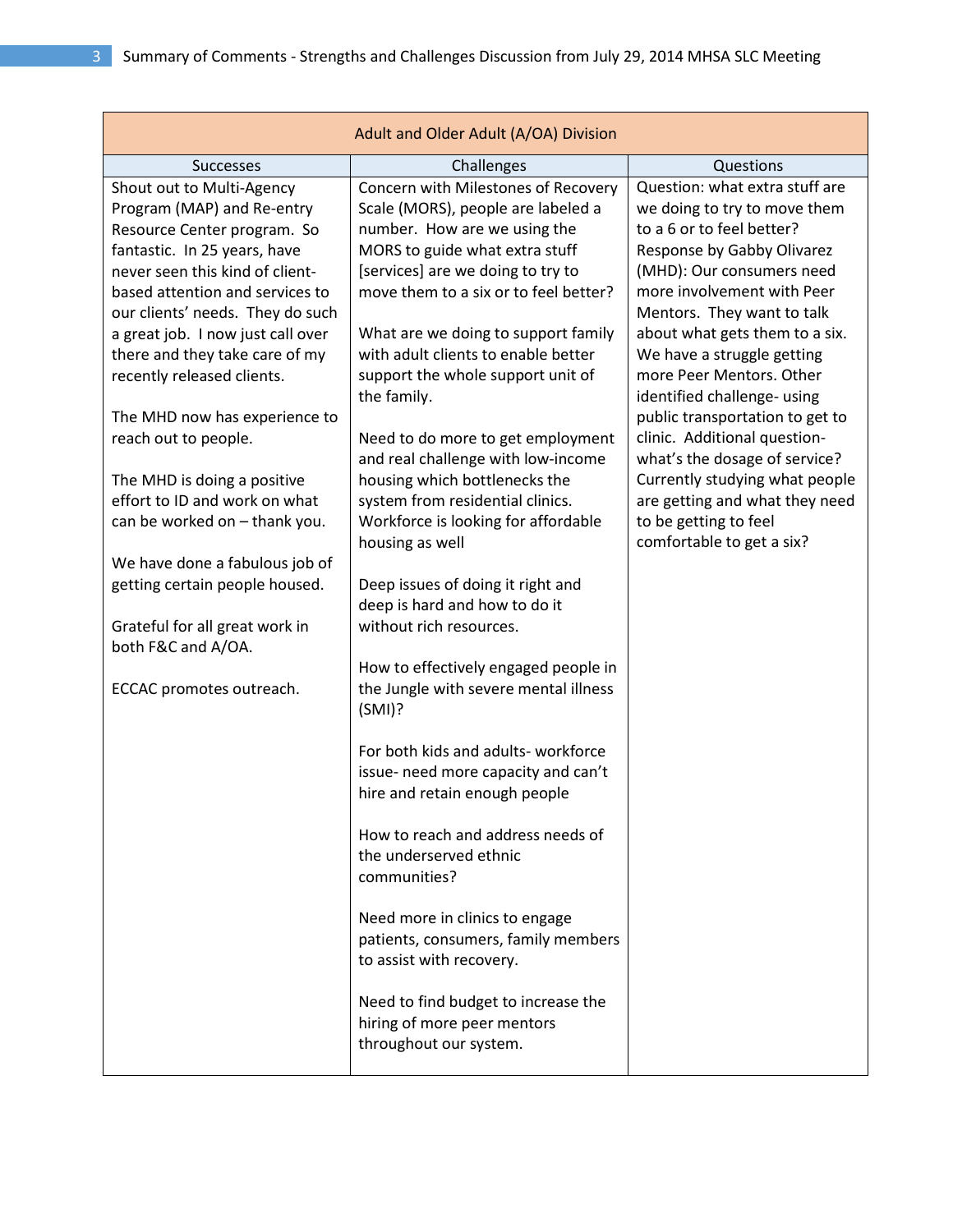| Integrated Behavioral Health (IBH) Division |                                                                             |                                                |
|---------------------------------------------|-----------------------------------------------------------------------------|------------------------------------------------|
| <b>Successes</b>                            | Challenges                                                                  | Questions                                      |
| The MHD values peer support.                | For Interactive Video Simulation                                            | How are we following through                   |
|                                             | Training (IVST): need more IVST                                             | to get more peer mentors                       |
| Full Service Partnership (FSP)              | Trainers available to fully support                                         | involved in the system,                        |
| program works.                              | effort to get it to become a Peace                                          | recruited, trained, and hired?                 |
|                                             | <b>Officer Standards and Training</b>                                       |                                                |
| Many of the same strengths                  | (POST) endorsed/ mandated training.                                         | Observation- seems like we've                  |
| cited for other divisions.                  |                                                                             | done so well that we're                        |
|                                             | Need more equipment for IVST                                                | expecting more and need to                     |
| <b>ECCAC</b> can help with Suicide          | program to continue for when                                                | define next steps forward.                     |
| Prevention- we can never train              | current equipment fails.                                                    |                                                |
| too many people.                            |                                                                             | Timely access and<br>communication- is there a |
| Value of Peer Support Worker.               | Integrating primary care (PC) into<br>behavioral health (BH) care settings. | technology piece to improve                    |
|                                             | Clients at a MORS score of five and                                         | other types of communication                   |
|                                             | below, don't do well in PCBH and still                                      | beyond the phone or                            |
|                                             | need the primary care for this large                                        | fax/email?                                     |
|                                             | of people.                                                                  |                                                |
|                                             |                                                                             |                                                |
|                                             | Don't have enough FSP services.                                             |                                                |
|                                             | Everyone needs to be in a FSP, but                                          |                                                |
|                                             | doesn't mean they get the same                                              |                                                |
|                                             | amount of services and costs. The                                           |                                                |
|                                             | FSP values and benefits should be                                           |                                                |
|                                             | available to all- flex dollars are huge                                     |                                                |
|                                             | and should be more broadly avail.                                           |                                                |
|                                             | Many of the same challenges cited                                           |                                                |
|                                             | for other divisions.                                                        |                                                |
|                                             |                                                                             |                                                |
|                                             | Dealing with insurance plans and                                            |                                                |
|                                             | medically oriented insurance                                                |                                                |
|                                             | systems.                                                                    |                                                |
|                                             |                                                                             |                                                |
|                                             | Whether parity act really will be                                           |                                                |
|                                             | optimized for our consumers?                                                |                                                |
|                                             | Change is getting very heavy and                                            |                                                |
|                                             | need to be careful to find our way                                          |                                                |
|                                             | into insurance environment.                                                 |                                                |
|                                             |                                                                             |                                                |
|                                             | Would like to hire more Peers.                                              |                                                |
|                                             | Would like more than one level, to                                          |                                                |
|                                             | create a career ladder.                                                     |                                                |
|                                             |                                                                             |                                                |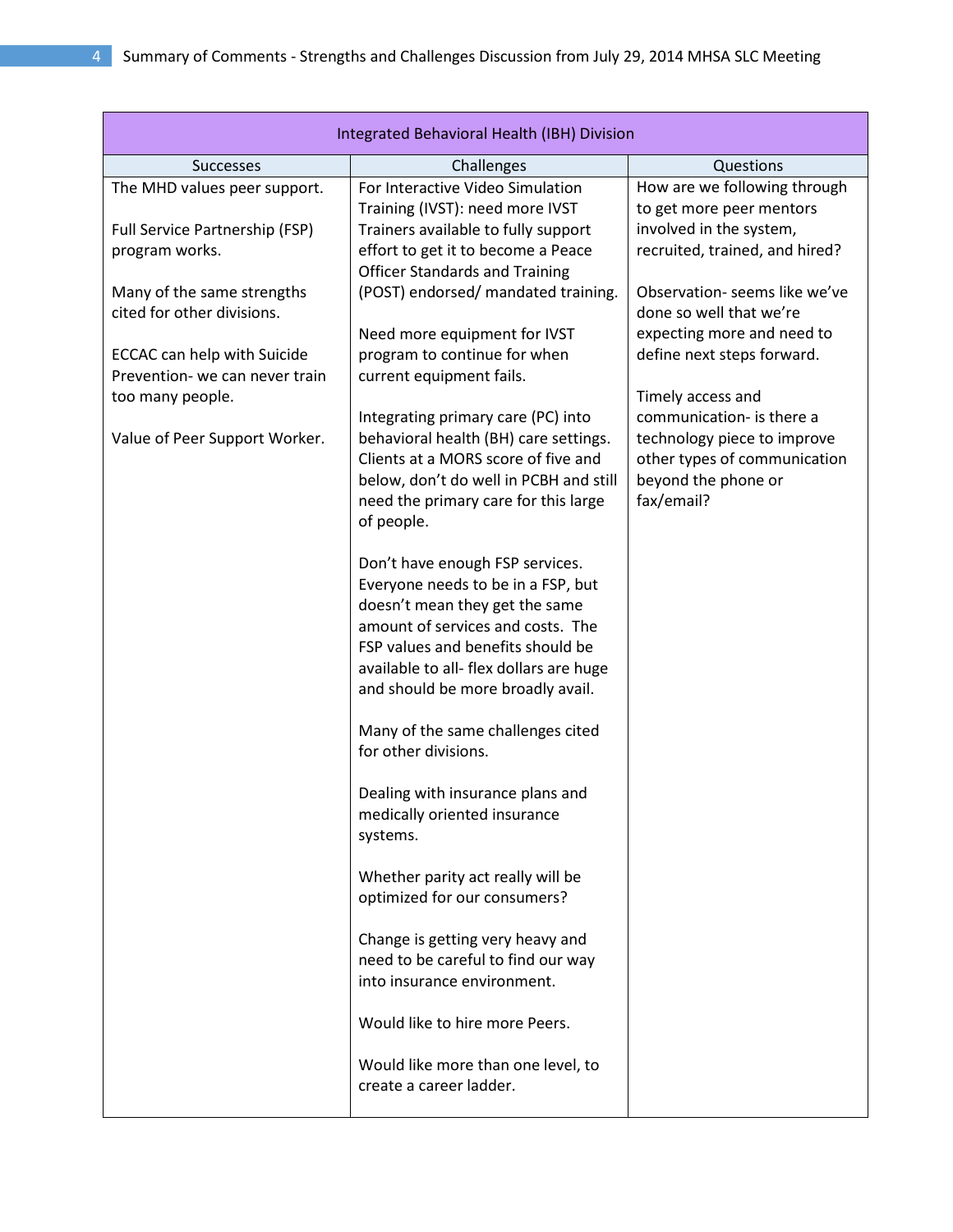| <b>Office of Supportive Housing</b>                                                                                                                                                                                                                           |                                                                                                                                                                                                                                                                                                                                                                                                                                                                                                                                                                                                                                                  |                                                                                           |
|---------------------------------------------------------------------------------------------------------------------------------------------------------------------------------------------------------------------------------------------------------------|--------------------------------------------------------------------------------------------------------------------------------------------------------------------------------------------------------------------------------------------------------------------------------------------------------------------------------------------------------------------------------------------------------------------------------------------------------------------------------------------------------------------------------------------------------------------------------------------------------------------------------------------------|-------------------------------------------------------------------------------------------|
| <b>Successes</b>                                                                                                                                                                                                                                              | Challenges                                                                                                                                                                                                                                                                                                                                                                                                                                                                                                                                                                                                                                       | Questions                                                                                 |
| Great job!<br>County leadership (Gary Graves-                                                                                                                                                                                                                 | Developing independent housing for<br>people interested in leaving Board<br>and Care or a boarding home.                                                                                                                                                                                                                                                                                                                                                                                                                                                                                                                                         | Question: What are our next<br>coming projects to add<br>additional homes?                |
| the sponsor of county initiative<br>and Board of Supervisors) are<br>making things happen and<br>committed to this- supporting<br>this effort to end homelessness.<br>Without their leadership and<br>support, we would not have<br>made the strides we have. | Lack of affordable housing hugely<br>problematic. Impacting every program<br>in our system. County and State not<br>doing enough and not doing it<br>effectively enough.<br>Better connect County Housing effort<br>to better support shelter needs of<br>homeless community college and<br>college students. Currently, the two<br>are disconnected. Need to build a                                                                                                                                                                                                                                                                            | Response by Bob Dolci (MHD):<br>master leasing is one approach<br>of many being employed. |
|                                                                                                                                                                                                                                                               | stronger institutional way of<br>connecting with these schools.<br>CJS in jail with no conviction of a<br>crime, but a history of failing to<br>appear in court, probably due to<br>unstable housing, if could get them<br>some shelter, could be released from<br>jail pending trial. Faith based reentry<br>center may be a linkage.<br>Need adequate developmentally<br>appropriate living environments for<br>young people exiting out of Foster<br>care and Juvenile Justice Service<br>without adequate housing.<br>Identify and recruit a strong and good<br>leader into our system, especially as<br>the Behavioral Health Director, one |                                                                                           |
|                                                                                                                                                                                                                                                               | who values this nexus of housing and<br>mental health services.                                                                                                                                                                                                                                                                                                                                                                                                                                                                                                                                                                                  |                                                                                           |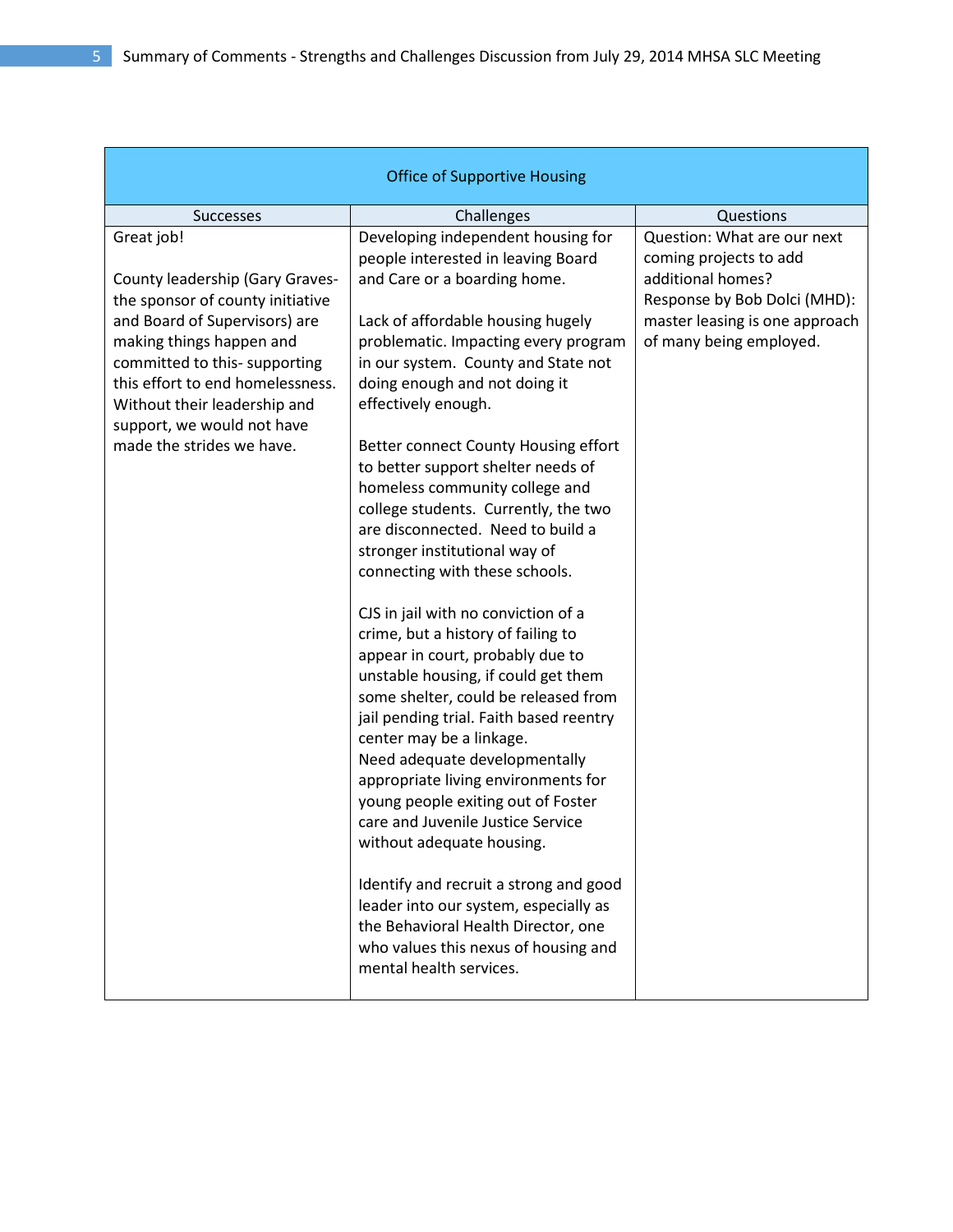| Learning Partnership (LP) and Technology |                                                                                |           |  |
|------------------------------------------|--------------------------------------------------------------------------------|-----------|--|
| <b>Successes</b>                         | Challenges                                                                     | Questions |  |
| For all divisions- really                | Need clear identification of strategic                                         |           |  |
| impressed on numbers served              | training priorities, to concentrate                                            |           |  |
| and implemented, partnership             | training dollars as budget shrinks.                                            |           |  |
| you have with others systems             |                                                                                |           |  |
| and community based                      | Need more prolonged trainings with                                             |           |  |
| organizations (CBOs).                    | built in monitoring and evaluations                                            |           |  |
|                                          | (similar to Transformational Care                                              |           |  |
| Multitude of trainings offered by        | Planning -TCP) to really support staff                                         |           |  |
| LP.                                      | to change behaviors and practices                                              |           |  |
|                                          | with established priorities to support                                         |           |  |
|                                          | staff through changes demanded in                                              |           |  |
|                                          | new environment. Need to minimize                                              |           |  |
|                                          | introductory or overview workshops<br>on clinical practices which can't result |           |  |
|                                          | in a lasting change of clinical practices                                      |           |  |
|                                          | or philosophy.                                                                 |           |  |
|                                          |                                                                                |           |  |
|                                          | Need to provide treatment outcomes                                             |           |  |
|                                          | data and making it real to                                                     |           |  |
|                                          | demonstrate the special programs                                               |           |  |
|                                          | required and avoid becoming a                                                  |           |  |
|                                          | smaller practice within medical                                                |           |  |
|                                          | system.                                                                        |           |  |
|                                          |                                                                                |           |  |
|                                          |                                                                                |           |  |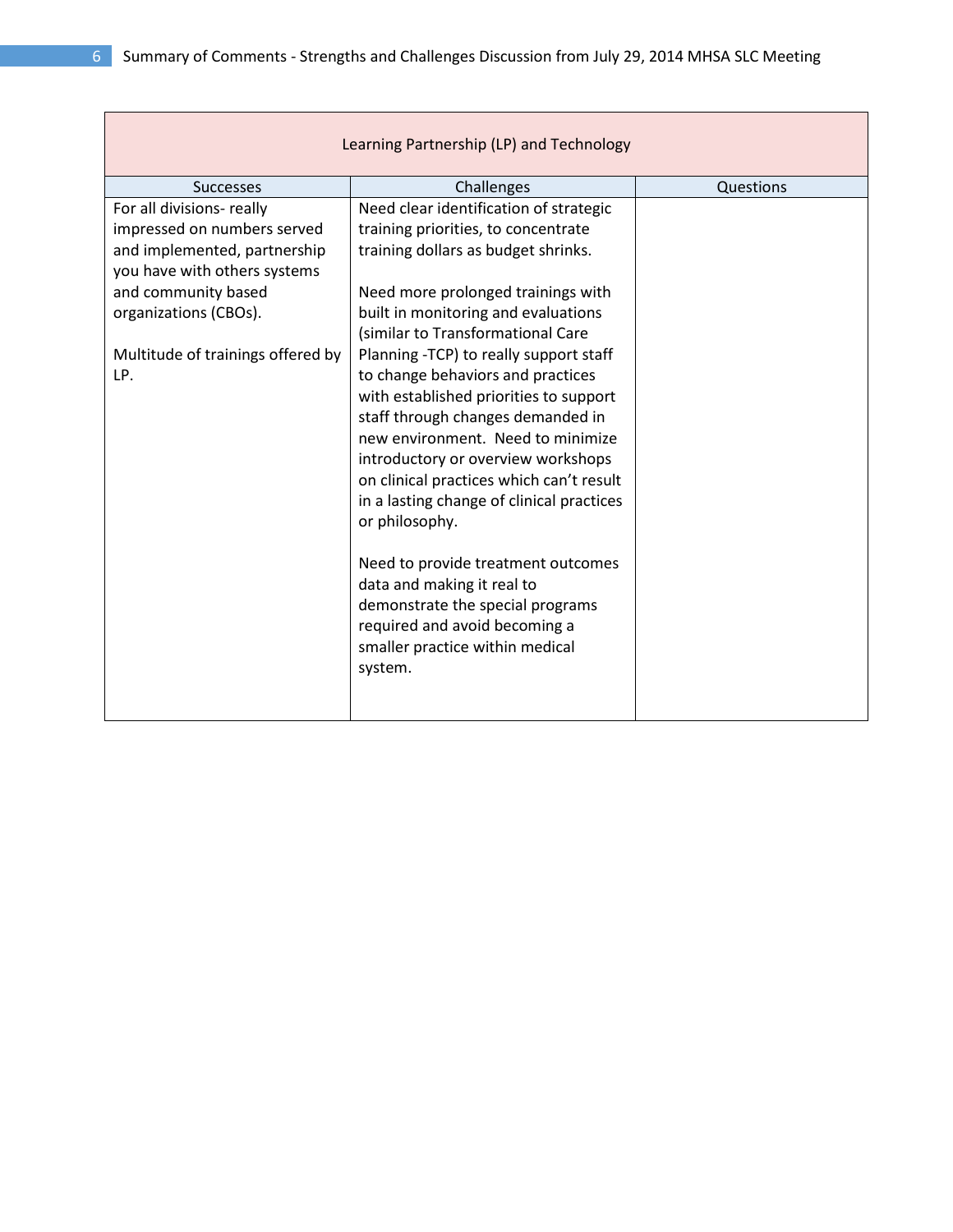#### **Detail notes on comments and questions**

## **I. Family &Children Division**

Strengths (S) and Challenges (CH)

- Paul Taylor, Momentum for Mental Health:
	- o Strengths and Challenges are well captured on slide.
	- o CH: Funding comes and goes and shifts across payors. Staying on top of that and tracking, State and County being in alignment is a potential risk for providers.
- Andrew Phelps, San Jose City College: How do you see working towards making the math behavior work better together?
- Kathy Forward, National Alliance on Mental Illness (NAMI):
	- o Need to know more on safety net and what exists when kids fall through the cracks, and don't want the treatment, and focus more on safety net up front to prevent kids landing in juvenile hall.
	- o County work on welcoming policy and how we can implement that to all contract agencies and clinics, to welcome employees and consumers in a welcoming environment throughout our system of care.
- David Speicher, Santa Clara County Mental Health Board (SCCMHB) member:
	- o Worried about workforce recruitment, retention, skill development. We keep asking new and different things of staff, are we giving our people the right analytic skills development and organizational development/behavior, and most importantly HR development, personal enrichment from their jobs, job descriptions, evaluations, performance objectives line up?
	- o Primary Care Behavioral Health (PCBH) How well are our sister agencies doing that within their own organizations and how well are they adapting to County changes to maximize potential impact downstream?
- Lydia Marrufo, SCC Pre-Trial Services:
	- o CH: PR problem for all programs and all areas. Is the word getting out more broadly beyond the key stakeholders? We are doing things differently and now have other avenues to seek and access help.
- Elisa Koff-Ginsborg, Santa Clara County Behavioral Health Contractors Association (BHCA):
	- o CH with Integration: Practical elements electronic health record, building systems, figuring out roles, different philosophical approaches.
- Wayne Jasper, Parents Helping Parents (PHP): Integrating services for people with developmental disabilities and mental health so people can track them together.
- Thanh Do, FIRST 5 Santa Clara County:
	- o S: Developmental screening efforts, want to focus on prevention and early intervention (P&EI) years pushing screening to two months old.
	- o CH: Opportunity re PCBH- prenatal substance use, start earlier.
	- Bob Dolci, MHD Homeless Concerns Coordinator:
		- o S: Identification of homeless families.
		- o CH: If more can be done to reach out to coordinators and homeless families as part of early intervention (EI).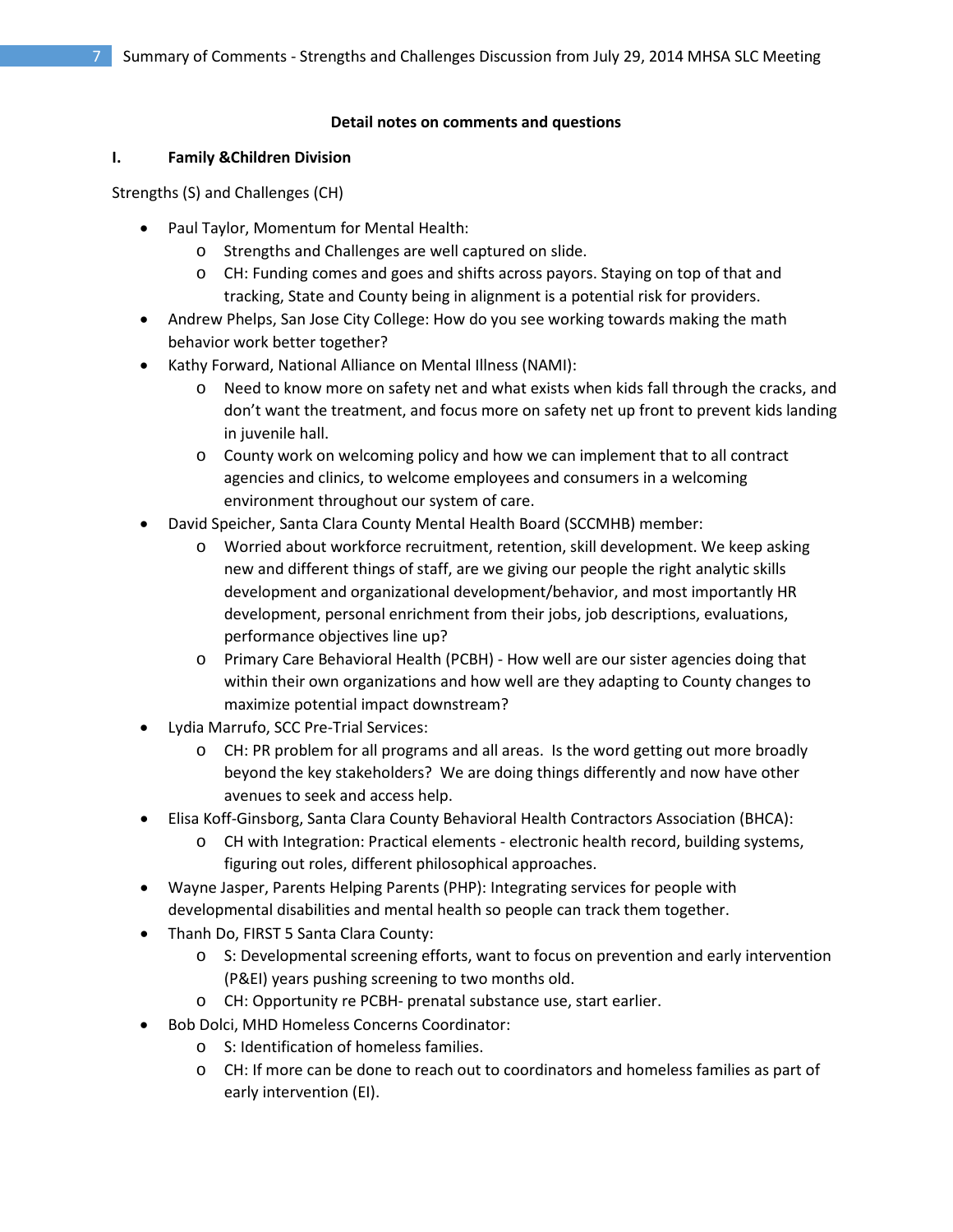- Melody Hames, Ethnic and Cultural Communities Advisory Committee (ECCAC):
	- o CH: Making sure you have employees represent more of the community your serving and that clients can move between agencies to get the best service culturally appropriate for them.
- Mohammed Ali, ECCAC:
	- o CH: New Refugees: facing challenge of outreaching to New Refugees with information on where to access services.

#### **II. Adult and Older Adult (A/OA) Division**

Strengths (S) and Challenges (CH)

- Nona Klippen, SCC Public Defender's Office:
	- o S: Shout out to Multi-Agency Program (MAP) and Reentry Resource Center. So fantastic. In 25 years, have never seen this kind of client-based attention and services to our clients needs. They do such a great job. I now just call over there and they take care of my recently released clients.
- David Speicher, SCCMHB member:
	- o CH: Concern with Milestones of Recovery Scale (MORS), people are labeled a number. Given that information, what extra stuff are we doing to try to move them to a six or to feel better?

Response by Gabby Olivarez (MHD): Our consumers need more involvement with Peer Mentors. They want to talk about what gets them to a six. We have a struggle getting more Peer Mentors. Other identified challenge- using public transportation to get to clinic. Additional question- what's the dosage of service? Currently studying what people are getting and what they need to be getting to feel comfortable to get a six?

- Public Comment:
	- o CH: What are we doing to support family with adult clients to enable better support the whole support unit of the family?
- Paul Taylor, Momentum for Mental Health:
	- o CH: Need to do more to get employment and real challenge with low-income housing which bottlenecks the system from residential clinics. Workforce is looking for affordable housing as well.
- Andrew Phelps, San Jose City College:
	- o S: Have experience to reach out.
	- o S: MHD is doing a positive effort to ID and work on what can be worked on thank you.
	- o CH: Deep issues of doing it right and deep is hard and they don't have the resources.
- Erin O'Brien, Community Solutions:
	- o S: Have done a fabulous job of getting certain people housed.
	- o CH: How to effectively engaged people in the Jungle with severe mental illness (SMI)?
	- o CH: for both kids and adults- workforce issue- need more capacity and can't hire and retain enough people.
- Brian Cheung, ECCAC:
	- o S: Grateful for all great work in both F&C and A/OA.
	- o CH: How to reach underserved ethnic communities? How to address underserved.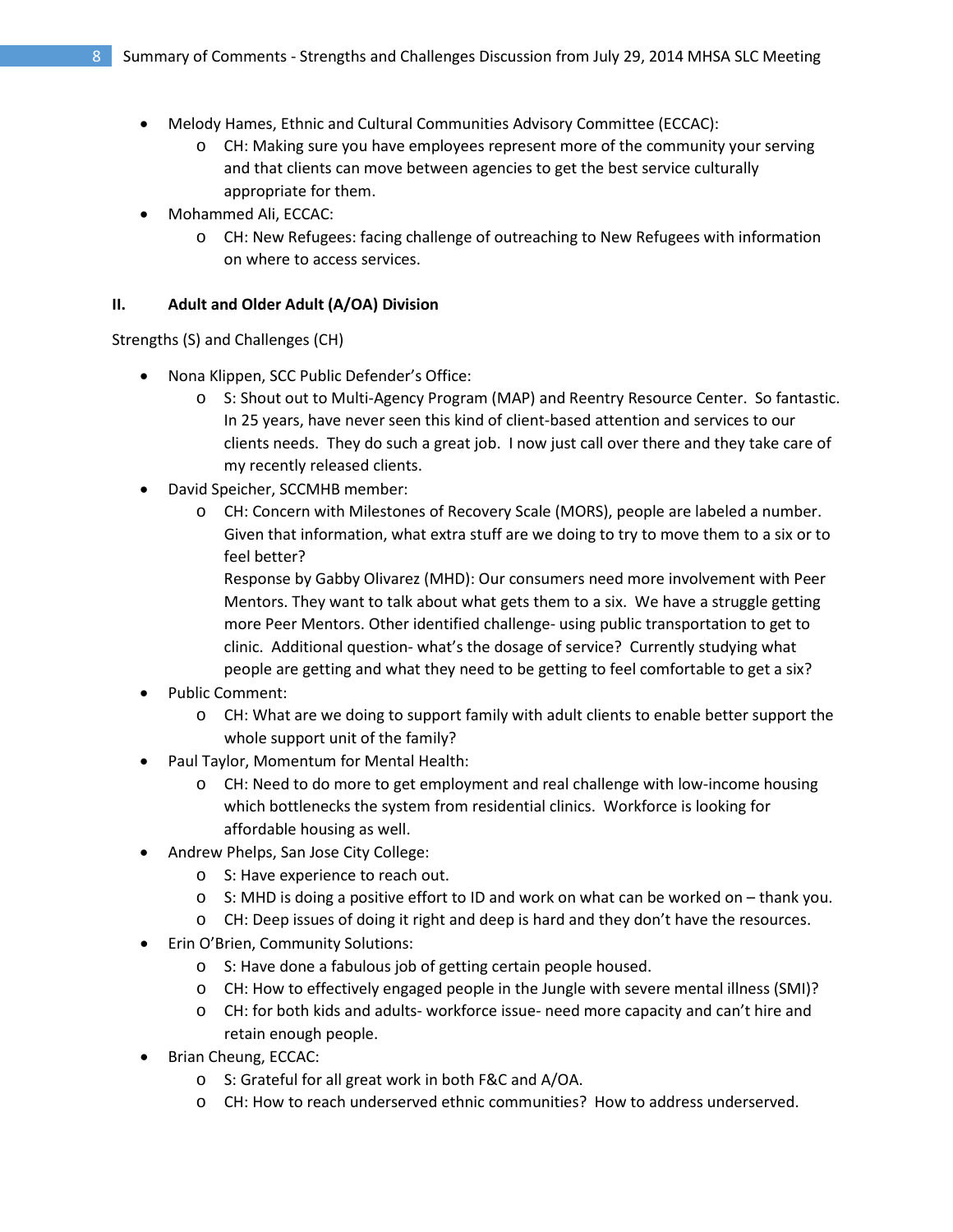- o S: ECCAC promotes outreach.
- Jennifer Jones, MHD Health Care Program Manager:
	- o S: ECCAC have success.
	- o CH: Need more in clinics to engage patients, consumers, family members to assist with recovery.
	- o CH: Need to find budget to increase the number of peer support workers in our system.

## **III. Integrated Behavioral Health (IBH) Division**

Strengths (S) and Challenges (CH)

- Pat Dwyer, Law Enforcement Liaison (through Carla Holtzclaw):
	- o CH: For Interactive Video Simulation Training (IVST): need more IVST Trainers available to fully support effort to get it to become a Peace Officer Standards and Training (POST) endorsed/mandated training.
	- o CH: Need more equipment to continue the program for when equipment fails.
- David Speicher, SCCMHB member:
	- o S: Value of peer support.
	- o CH: How are we following through to get more peer mentors involved in the system, recruited, trained, and hired?
- Paul Taylor, Momentum for Mental Health:
	- o CH: How to integrate primary care (PC) into behavioral health (BH) Care settings? Clients at a MORS score of five and below don't do well in PCBH and that's a lot of people.
	- o S: Full Service Partnership (FSP) program works.
	- o CH: Don't have enough FSP services. Everyone needs to be in a FSP, but doesn't mean they get the same amount of services and costs. The FSP values and benefits should be available to all- flex dollars are huge and should be more broadly available.
- Carla Holtzclaw, MHSA SLC Co-Chair and SCCMHB member:
	- o CH and S: Many of the same from other divisions.
	- o Observation- seems like we've done so well that we're expecting more and need to define next steps forward.
- Nancy Peña, MHSA SLC Co-Chair and MHD Director:
	- o CH: Dealing with insurance plans and medically oriented insurance systems.
	- o CH: Whether parity act really will be optimized for our consumers?
- Lydia Marrufo, SCC Pre-Trial Services:
	- o CH: Of timely access and communication- is there a technology piece to improve other types of communication beyond the phone or fax/email?
- Mohammed Ali, ECCAC:
	- o S: ECCAC can help with suicide prevention, can never train too many people.
- Andrew Phelps, San Jose City College:
	- $\circ$  CH: Change is getting very heavy and need to be careful to find our way into insurance environment.
- Thuhien Nguyen, MHD Program Manager:
	- o S: Value of Peer Support Worker.
	- o CH: Would like to hire more Peers.